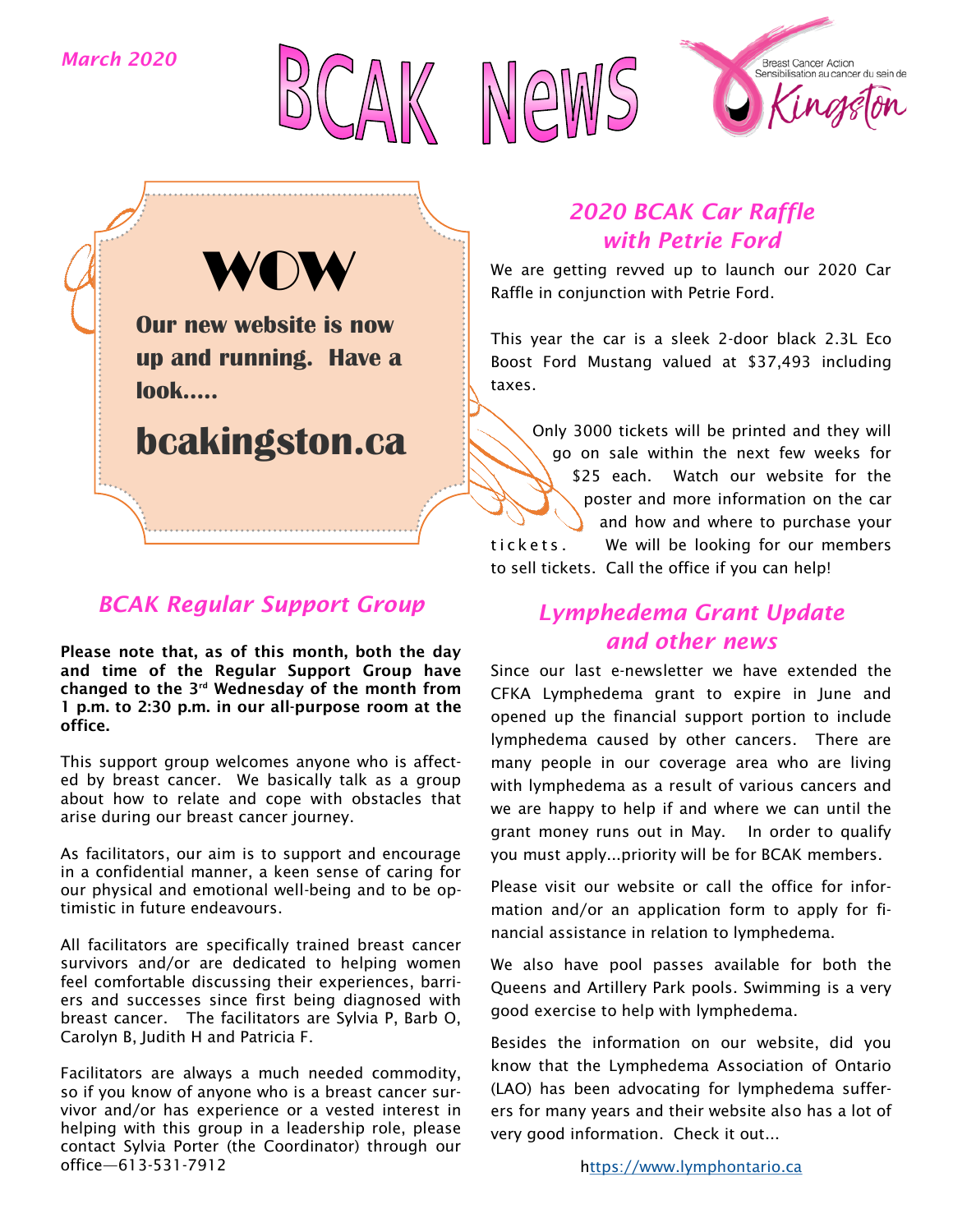#### *Lymphedema, cont.*

Copies of the Pathways magazine produced by the Canadian Lymphedema Framework which contains useful articles and the insert Lymphedema Matters (news from LAO) are available at our office.

#### Friday March  $6<sup>th</sup>$  2020 is being recognised as World Lymphedema Awareness Day.

There will be information tables at local Cancer Care Centres and Hospitals on this day.

\_\_\_\_\_\_\_\_\_\_\_\_\_\_\_\_\_\_\_\_\_\_

We wish to inform you our Qi Gong Instructor, Darlene Evans will not be available to instruct classes until the fall.

Date for classes to start will be announced in late August.

\_\_\_\_\_\_\_\_\_\_\_\_\_\_\_\_\_\_\_\_\_\_\_

#### *Chestmates Dragonboat Team News*

#### *By..*Tammy MacDonald, captain

It looks like another exciting year for Dragonboating. We have 5 newbies joining our team this year and we are welcoming back 2 former members; Sharon Ansell & Diana Lindsay. We're always open to new paddlers joining us.

Our first scheduled team meeting will be on March 11th and we will announce our festivals for the summer then.

Linda Jackson & I will be attending the CCBCDN conference March 20. Teams from Ontario and Central Canada will attend and discussion topics will be related to Breast Cancer survivor Dragonboating.

We have also booked the Trent paddling tank for April 4 and our Boot camp with Scott Murray will be May 9th, with dry-land training and a video of our on- water training to help assist us with our paddling form.

Our fundraiser for Dragonboating is the play "Holmes and Watson" to be held at the Domino Theatre April 29th. Be sure to book your tickets through the office.

Some sister boats have extended an invitation to any Chestmates who are interested in joining them at the IBCPC festival in New Zealand March 2022.

A big thanks to BACK for their continued support of our Dragonboating program.…. Paddles up

### *The Challenge, Awareness!*

2020 is Awareness year, our challenge at BCAK is to raise awareness in our region for breast cancer and for the work BCAK does to help breast cancer patients and survivors.

Linda Yohn, our fundraising leader, has put together an outstanding lineup of fundraising and awareness events. Here are some of them. Check out our website for details. Please let us know if you are aware of any other fundraisers that are donating their proceeds to BCAK.

March 8: International Women's Day celebrations in Gananoque. All proceeds for the day will go to the University Hospitals Foundation (KGH).

April 18: Health & Wellness Fair presented by BACK. If you are interested in exhibiting, call Wendy  $@$  613-572-5711. Mark the day on your calendar and bring your friends!

April 25: 8:00 pm.—1:00 a.m. Boobs & Bums fundraiser. Proceeds to BCAK and Quinte Ride for a Day. Check the donate/fundraiser tabs on our website for more details.

April 29 (Wednesday) evening performance at the Domino Theatre, Chestmates will be the recipients of the receipts. Tickets are \$20.00 and available at BCAK.

June 13: BCAK Beerfest at Spearhead Brewery All proceeds to BACK—gather your friends and join us for a great afternoon of entertainment! August 7: BCAK Share the Care Golf Tournament. All proceeds to BCAK. Be a donor or play golf. Details will be posted on the website. September 12: BCAK Annual Walk for Awareness, Lake Ontario Park. Watch for details on the website and start planning your day! October 31: Draw for the 2020 Ford Mustang at Petrie Ford. Check the website for upcoming information on the car and where to purchase raffle tickets.

October 31: Halloween Costume Dance for BCAK at the Collins Bay Legion. Details to follow.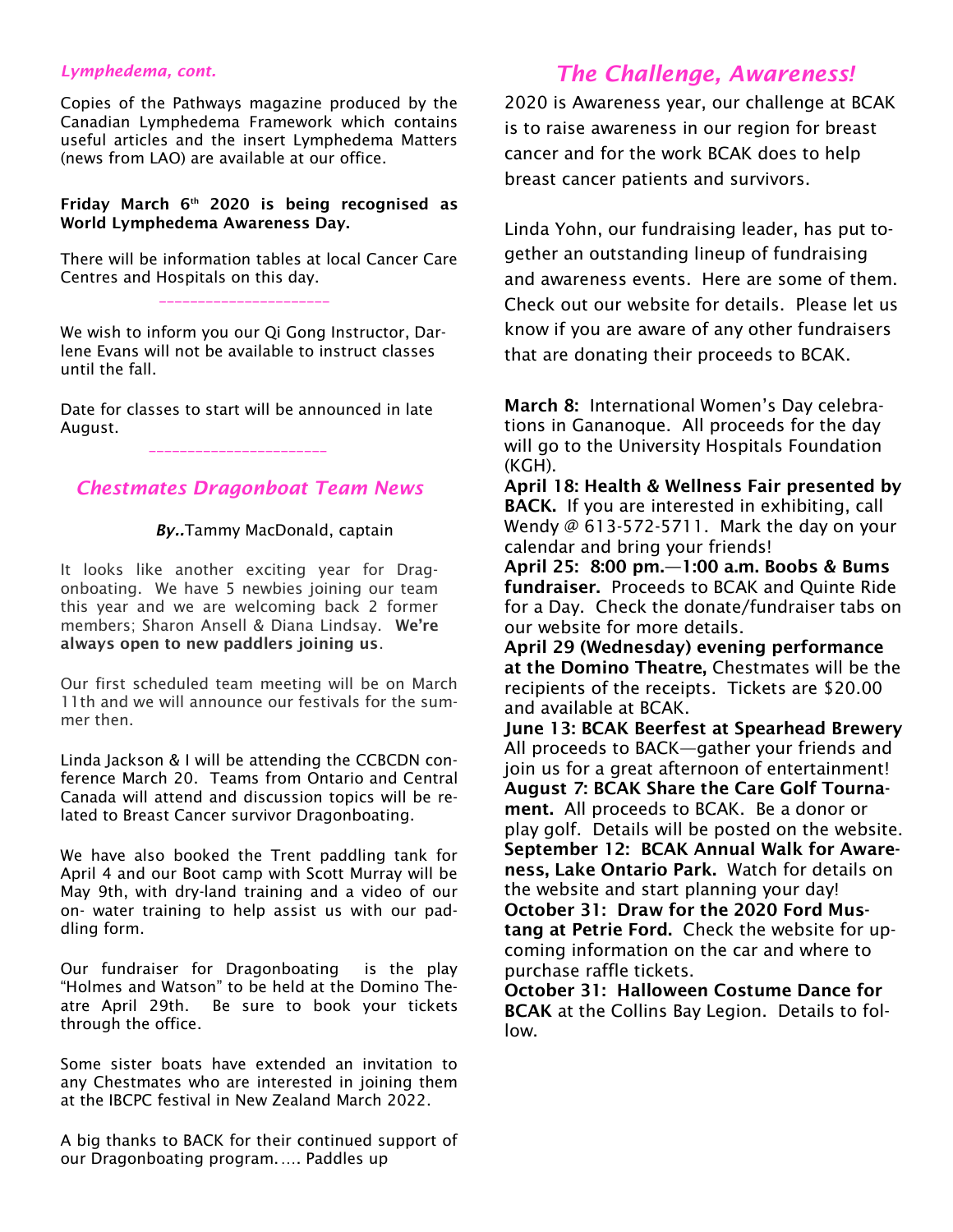# 2-MONTH CALENDAR OF BCAK EVENTS

# MARCH:

| Tuesday 3rd:    | $10:30 - 11:30$ a.m.                       | Exercise Class in the gym (survivors only)                                       |
|-----------------|--------------------------------------------|----------------------------------------------------------------------------------|
|                 | $5:30 - 6:30$ p.m.                         | Open Exercise Class In the gym (all members)                                     |
| Wednesday 4th:  | $11:00 - 12$ noon                          | Yoga in the gym (survivors only)                                                 |
| Thursday 5th:   | $10:30 - 11:30$ a.m.                       | Exercise Class in the gym (survivors only)                                       |
|                 | $6:00 - 7:00$ p.m.                         | Open Yoga in the gym (all members)                                               |
| Tuesday 10th:   | $10:30 - 11:30$ a.m.                       | Exercise Class in the gym (survivors only)                                       |
|                 | $5:30 - 6:30$ p.m.                         | Open Exercise Class in the gym (all members)                                     |
| Wednesday 11th: | $11:00 - 12$ noon                          | Yoga in the gym (survivors only)                                                 |
| Thursday 12th:  | $10:30 - 11:30$ a.m.                       | Exercise Class in the gym (survivors only)                                       |
|                 | $6:00 - 7:00$ p.m.                         | Open Yoga in the gym (all members)                                               |
| Tuesday 17th:   | $10:30 - 11:30$ a.m.                       | Exercise Class in the gym (survivors only) CANCELLED                             |
|                 | $5:30 - 6:30$ p.m.                         | Open Exercise Class in the gym (all members) CANCELLED                           |
| Wednesday 18th: | $11:00 - 12$ noon                          | Yoga in the gym (survivors only)                                                 |
|                 | $1:00 - 2:30$ p.m.                         | <b>Regular Support Group Meeting</b>                                             |
| Thursday 19th:  | $10:30 - 11:30$ a.m.                       | Exercise Class in the gym (survivors only) CANCELLED                             |
|                 | $6:00 - 7:00$ p.m.                         | Open Yoga in the gym (all members) CANCELLED                                     |
| Tuesday 24th:   | $10:30 - 11:30$ a.m.                       | Exercise Class in the gym (survivors only)                                       |
|                 | $5:30 - 6:30$ p.m.                         | Open Exercise Class In the gym (all members)                                     |
| Wednesday 25th: | $11:00 - 12$ noon                          | Yoga in the gym (survivors only)                                                 |
| Thursday 26th:  | $10:30 - 11:30$ a.m.                       | Exercise Class in the gym (survivors only)                                       |
|                 | $6:00 - 7:00$ p.m.                         | Open Yoga in the gym (all members)                                               |
| Monday 30th:    | $6:00 - 8:00$ p.m.                         | Young Support Group Meeting (TaTa Sisterhood of YGK)                             |
| Tuesday 31st:   | $10:30 - 11:30$ a.m.                       | Exercise Class in the gym (survivors only)                                       |
|                 | $5:30 - 6:30$ p.m.                         | Open Exercise Class In the gym (all members)                                     |
| April:          |                                            |                                                                                  |
|                 |                                            |                                                                                  |
| Wednesday 1st:  | $11:00 - 12$ noon                          | Yoga in the gym (survivors only)                                                 |
| Thursday 2nd:   | $10:30 - 11:30$ a.m.                       | Exercise Class in the gym (survivors only)                                       |
|                 | $6:00 - 7:00$ p.m.                         | Open Yoga in the gym (all members)                                               |
| Tuesday 7th:    | $10:30 - 11:30$ a.m.                       | Exercise Class in the gym (survivors only)                                       |
|                 | $5:30 - 6:30$ p.m.                         | Open Exercise Class in the gym (all members)                                     |
| Wednesday 8th:  | $11:00 - 12$ noon                          | Yoga in the gym (survivors only)                                                 |
| Thursday 9th:   | $10:30 - 11:30$ a.m.                       | Exercise Class in the gym (survivors only)                                       |
|                 | $6:00 - 7:00$ p.m.                         | Open Yoga in the gym (all members)                                               |
| Tuesday 14th:   | $10:30 - 11:30$ a.m.                       | Exercise Class in the gym (survivors only)                                       |
|                 | $5:30 - 6:30$ p.m.                         | Open Exercise Class in the gym (all members)                                     |
| Wednesday 15th: | $11:00 - 12$ noon                          | Yoga in the gym (survivors only)                                                 |
|                 | $1:00 - 2:30$ p.m.                         | <b>Regular Support Group Meeting</b>                                             |
| Thursday 16th:  | $10:30 - 11:30$ a.m.                       | Exercise Class in the gym (survivors only)                                       |
|                 | $6:00 - 7:00$ p.m.                         | Open Yoga in the gym (all members)                                               |
| Tuesday 21st:   | $10:30 - 11:30$ a.m.                       | Exercise Class in the gym (survivors only)                                       |
|                 | $5:30 - 6:30$ p.m.                         | Open Exercise Class In the gym (all members)                                     |
| Wednesday 22nd: | $11:00 - 12$ noon                          | Yoga in the gym (survivors only)                                                 |
| Thursday 23rd:  | $10:30 - 11:30$ a.m.                       | Exercise Class in the gym (survivors only)                                       |
|                 | $6:00 - 7:00$ p.m.                         | Open Yoga in the gym (all members)                                               |
| Monday 27th:    | $6:00 - 8:00$ p.m.                         | Young Support Group Meeting (TaTa Sisterhood of YGK)                             |
| Tuesday 28th:   | $10:30 - 11:30$ a.m.                       | Exercise Class in the gym (survivors only)                                       |
|                 |                                            |                                                                                  |
|                 | $5:30 - 6:30$ p.m.                         | Open Exercise Class In the gym (all members)                                     |
| Wednesday 29th: | $11:00 - 12$ noon                          | Yoga in the gym (survivors only)                                                 |
| Thursday 30th:  | $10:30 - 11:30$ a.m.<br>$6:00 - 7:00$ p.m. | Exercise Class in the gym (survivors only)<br>Open Yoga in the gym (all members) |